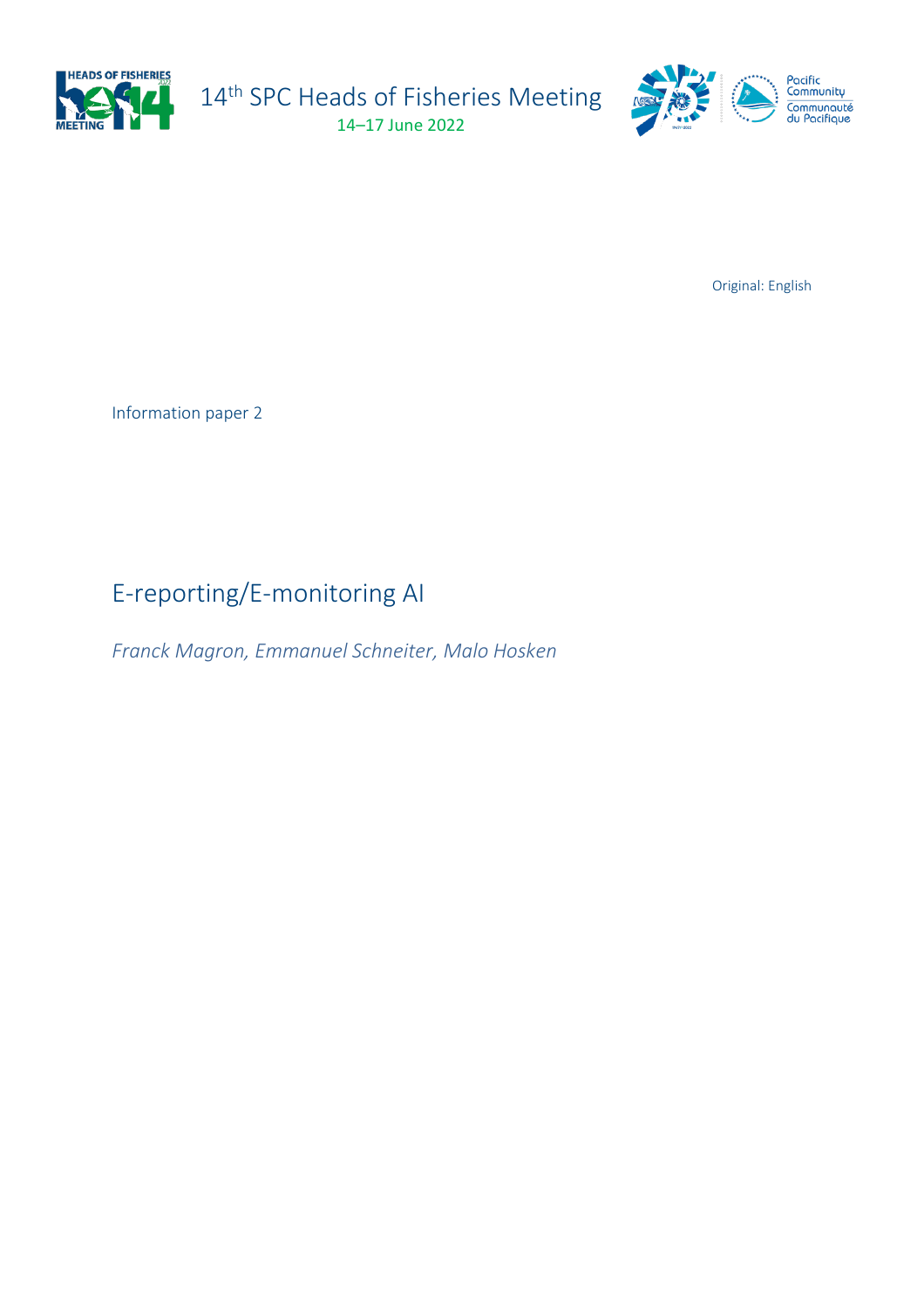

# ER/EM needs - introduction

- 1. Electronic reporting using mobile electronic devices improves the timeliness of data acquisition and transmission, removing the tedious process of using paper forms. The recent application of electronic monitoring where video recording technology is used presents the capability to address long standing data gaps in the longline fishery and can potentially be used in other areas such as transhipment monitoring. Streamlining the use of different electronic reporting applications and protocols developed in the region and particularly for electronic monitoring the high cost of implementation, enlisting cooperation of industry partners and the ongoing development of EM systems and software are current issues faced in the region.
- 2. As data collection effort increases, especially for coastal fisheries, up-to-date technology including Artificial Intelligence can assist data collection and analysis of images & videos for easier data entry and improved data quality. Tasks such as species identification, reading fish fork length on a measuring board or weight from scale can be pre-processed from pictures and validated by an operator.

## *Responses to these growing needs*

3. Five mobile applications have been developed by FAME in recent years for fisheries reporting and monitoring, such as OnBoard for longline e-reporting, Ollo for longline observers, OnShore for port sampling, Tails for artisanal tuna, and Ikasavea for coastal fisheries associated data.

These freely downloadable applications are now commonly used all around the SPC member countries and allow an increase of efficiency and availability of data.



### a. **OnBoard**

[OnBoard app](https://play.google.com/store/apps/details?id=spc.ofp.onBoard&hl=en&gl=US) is one of the SPC-developed E-Reporting tools suite. It is available on Android and Windows 10 operating systems. It is available in English, French, Chinese Traditional and Chinese Simplified. It is used to collect logsheet data onboard longline vessels fishing in the Western and Central Pacific Ocean. Electronic logsheet data consist of listing the daily activities undertaken by the vessel, including the position and start time of each activity. For fishing set activities, the vessel captain can enter from an exhaustive species list, each fish caught each day (retained and discarded) as well as information on the fishing effort (number of hooks used and hooks between floats).

As with the rest of the app suite, OnBoard can then remotely send data to the master cloud-based system TUFMAN2. Once in the system, the data can be viewed and/or edited by fisheries officers from Pacific Island countries, in near real-time.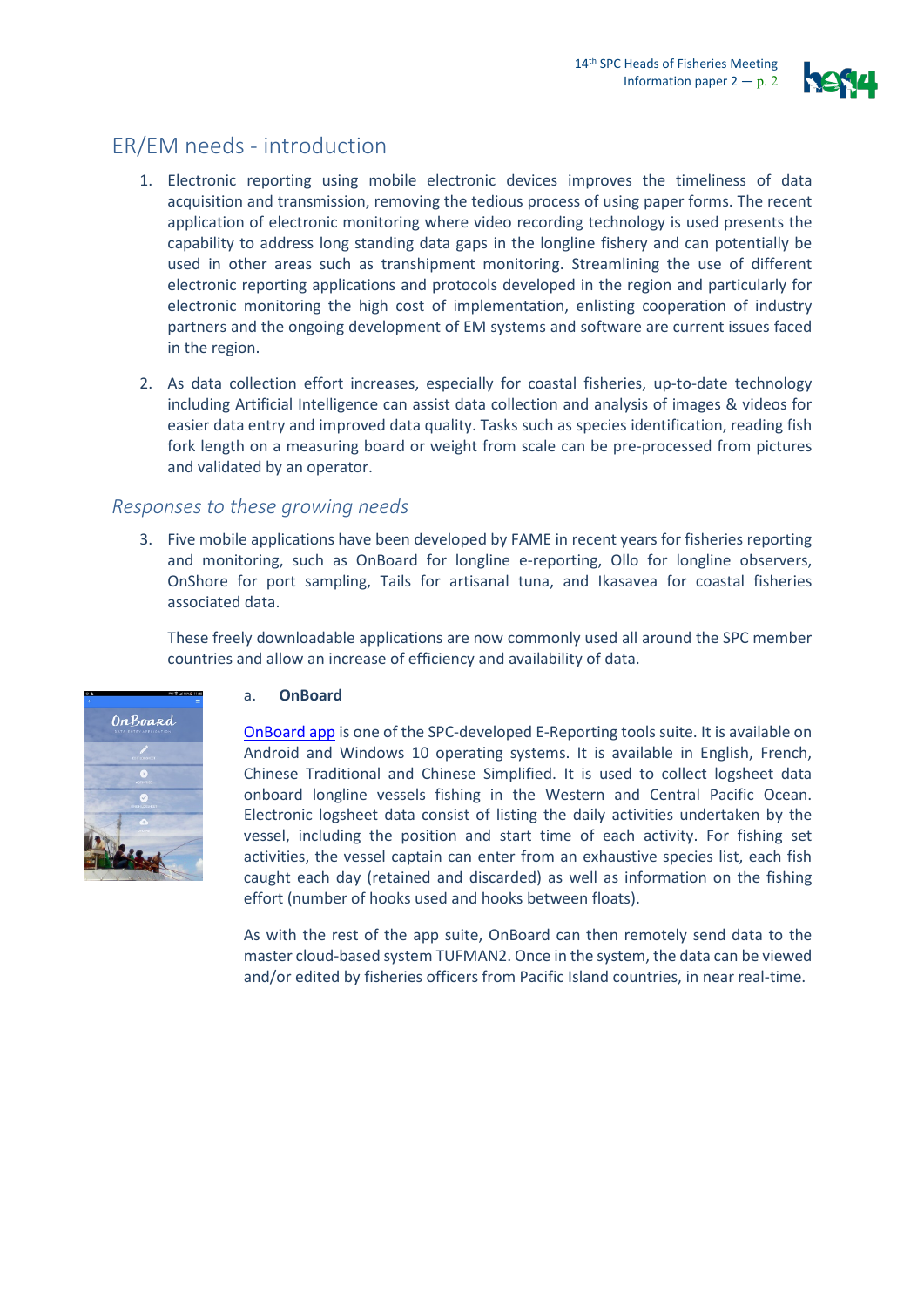



#### **b. Ollo**

[OLLO](https://play.google.com/store/apps/details?id=spc.ofp.ollo&hl=en&gl=US) (Offline LongLine Observer) is an android app developed by SPC for observers monitoring longline vessels operating in the southern albacore fisheries of WCPFC area. It is used on ruggedised tablets and allows observers to record all the data fields required in the SPC/FFA Longline Regional Observer Workbook. It is used offline by observers onboard the vessels and their data is uploaded to the regional fisheries database Tufman2 when observers return to port. It incorporates Data Quality Checks tools which ensures quality data is recorded and transmitted.

OLLO was extensively trialled with the New Caledonia observer program and is now in production and used in 5 member countries. SPC provides training and support to observer programs willing to trial and implement OLLO. It is regularly updated based on observers' feedback and ongoing data collection requirements.



### **c. OnShore**

[OnShore](https://play.google.com/store/apps/details?id=spc.ofp.onshore&hl=en&gl=US) is one of the tablet applications of the SPC-developed suite of e-Reporting tools. It is used to **collect port sampling** data from commercial vessels fishing in the Western and Central Pacific Ocean.

In some countries, when a vessel comes into port to offload its catch, a sampling\* of the individual unloaded fish is made by port officers on shore. SPC has designed OnShore as an efficient solution to replace port sampling paper forms.



#### **d. Tails**

[Tails](https://play.google.com/store/apps/details?id=spc.ofp.tails&hl=en&gl=US) is a smartphone and tablet application that allows coastal fisheries staff to easily collect tuna and reef fish catch information from small-scale fishers in remote locations and send it instantly back to the main office for analysis, even when internet connectivity is limited. This technology eliminates the need for costly and time-consuming delays in sending paper-based data from outer islands to the central fisheries office to help pacific countries monitor and manage their artisanal tuna catch with today's data, not last year's data.



#### **e. Ikasavea**

[Ikasavea](https://play.google.com/store/apps/details?id=spc.ikasavea&hl=en&gl=US) is the flagship mobile application of Coastal Fisheries and Aquaculture Programme for offline data collection and it synchronises with the **coastal fisheries** application portal. At the moment, market, landing and socio-economic surveys have been implemented on Ikasavea and additional web modules will also be proposed on Ikasavea in the future for coastal Monitoring, Control and Surveillance activities, underwater surveys and other resource surveys data entry.

4. To complement e-data collection and traditional in-situ catch identification and measurements by surveyors, several approaches have been tested to improve data quality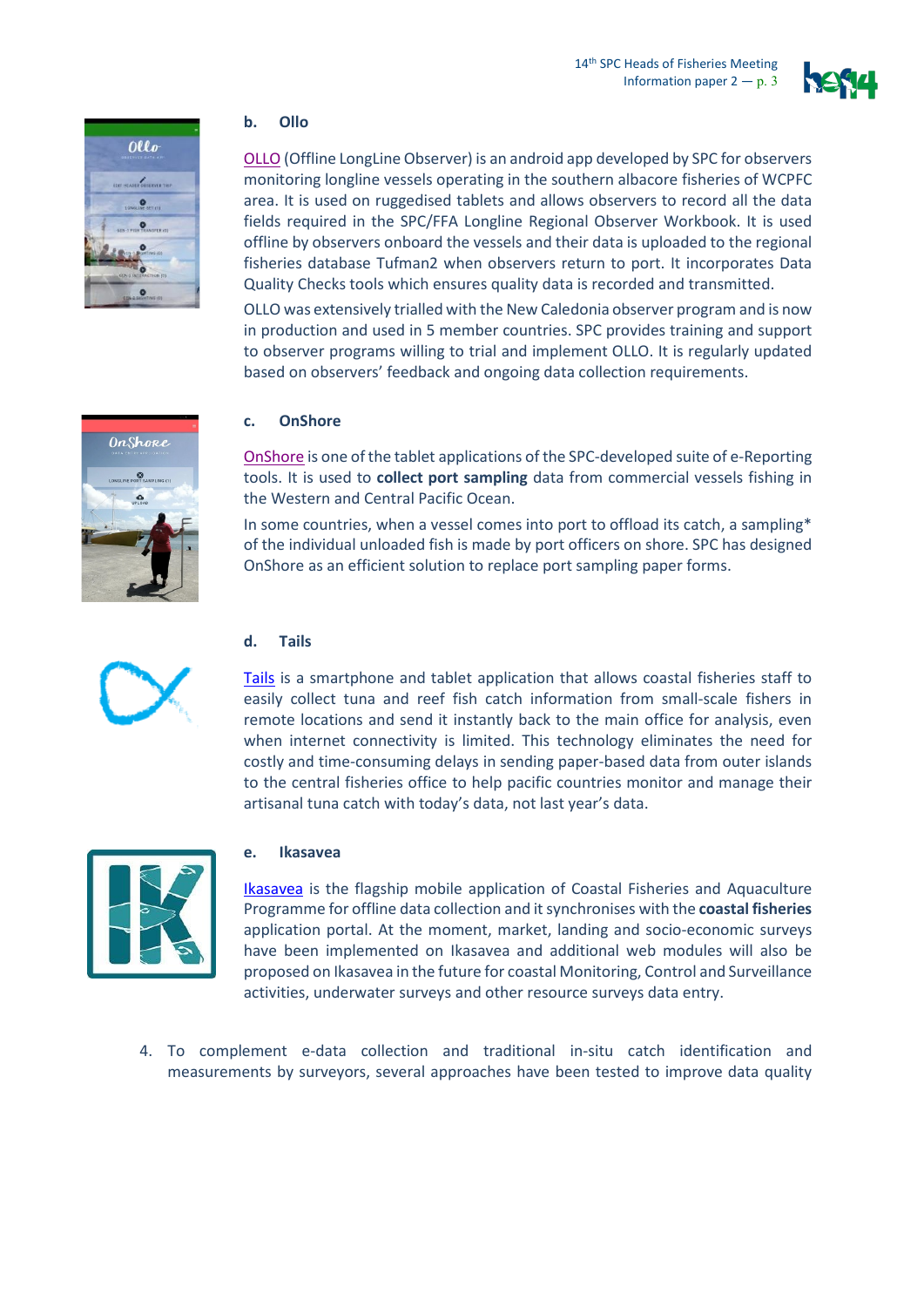

and reduce the time spent measuring the catch using pictures processed at the office at later time, either of individual fish or invertebrate on a measurement board or multiple specimens on a mat. Pictures allow for check of species ID and measurements when outliers are detected in analysis, and they can be automatically analysed to reduce data entry time.

5. AI assistance: Pictures of coastal fishes on a standard measuring board and scale are now processed automatically to extract species ID, fork length and weight of market species (33,000 pictures processed), and simply validated by the operator. Pictures of invertebrates on board and specimens on a mat are calibrated to allow for direct measurement from picture and further automation is under work as more pictures of invertebrates on board (1,400) and fishes on mat (900) become available.

## *Future work*

## *Study of the possibility of building an annotated image database for electronic monitoring of pelagic species*

- 6. In 2023 there could be well over a hundred electronic monitoring (EM) systems installed on longline tuna fishing vessels operating in PICTs. EM systems record the activities of fishing vessels through imagery (video/photo) and sensor data (position, speed, time) collection. These EM records are then transferred to a Review Centre where EM data is produced by EM analysts. EM is a recent technology part of a suit of other monitoring tools and standards used by PICTs to manage their pelagic fisheries.
- 7. One of the key developments in e-monitoring is the assisted analysis of EM records using Artificial Intelligence (AI) and Machine Learning (ML) tools. While human analysts will remain central to producing EM data, AI and ML tools can be used by EM analysts to focus on the key events of a trip (catch events in particular) for efficiency gains in the analysis of a fishing trip.
- 8. For AI and ML tools to work well, you need a skilled EM analyst, a powerful computer, a good AI ML code and importantly, a reliable database of annotated images. Annotated images are digital images where key visual elements are described in a code. Such images are used to develop and refine the accuracy of AI and ML tools.

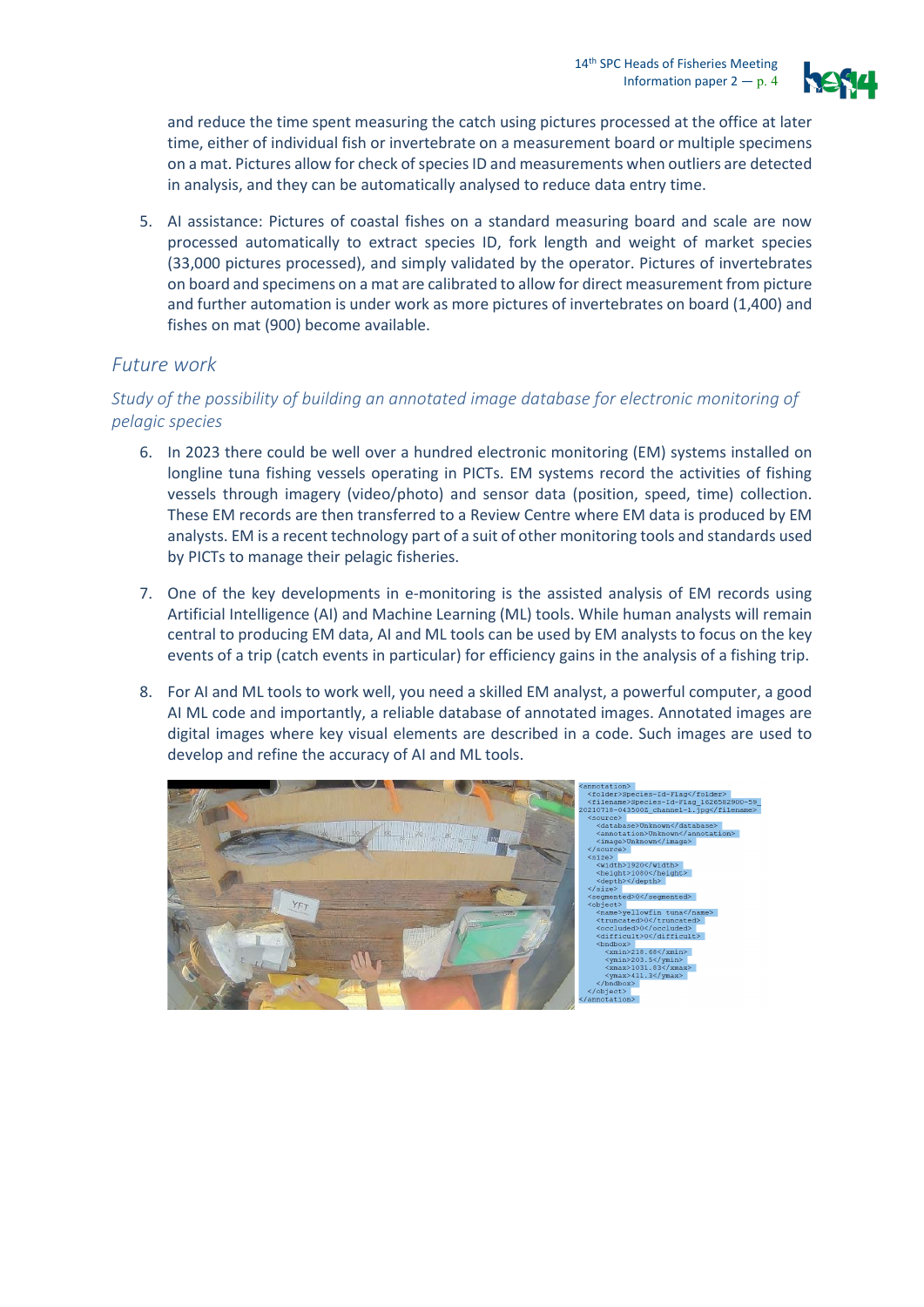

- 9. The above image of a yellowfin tuna during a biological sampling operation has the corresponding data describing the image properties, that the species is indeed a yellowfin tuna and providing bounding boxes dimensions (an invisible rectangle around the edges of the tuna in the image).
- 10. While there are existing databases of annotated images for AI ML work in longline EM (e.g. fishnet.ai; several EM technology providers have also developed their own databases), we invite SPC members to consider the potential for developing a regional database of annotated images for pelagic species, managed, and owned by the membership and made available in the public domain.

Key benefits would include:

- a. Ownership and Intellectual Property remain in the membership. EM service providers needing to develop and refine their AI ML tools will need annotated images. Member countries becomes leaders in the annotation of images for EM therefore being well informed on AI ML development work to ensure it meets their needs.
- b. Employment opportunities for people in PICTs (including for women). There are skilled observers without many opportunities to work in-situ since the pandemic. Observers and other skilled people could be trained in image annotation techniques and earn wages for doing this work.

We encourage SPC members to consider this approach and provide feedback to FAME. An online seminar for discussing this approach in more details can also be envisaged.

- 11. As sea cucumber species are added to the CITES appendix II, the export of these species requires countries to conduct non-detrimental findings studies and monitor exported specimens. CFAP is conducting experiments using remotely operated underwater vehicles (ROV) for deep transects and videos are analysed with the assistance of computer vision and artificial intelligence. Trials are also conducted for the identification and measurement of dry sea cucumber products from pictures at the processing plant for export monitoring.
- 12. Artificial intelligence requires big amounts of validated data to train models, especially for picture analysis and data remains scarce for invertebrates and infrequent coastal fish species. Through partnership and joint projects with other organisations, we work on improving models with additional data and expertise provided by partners for the benefit of the Pacific region.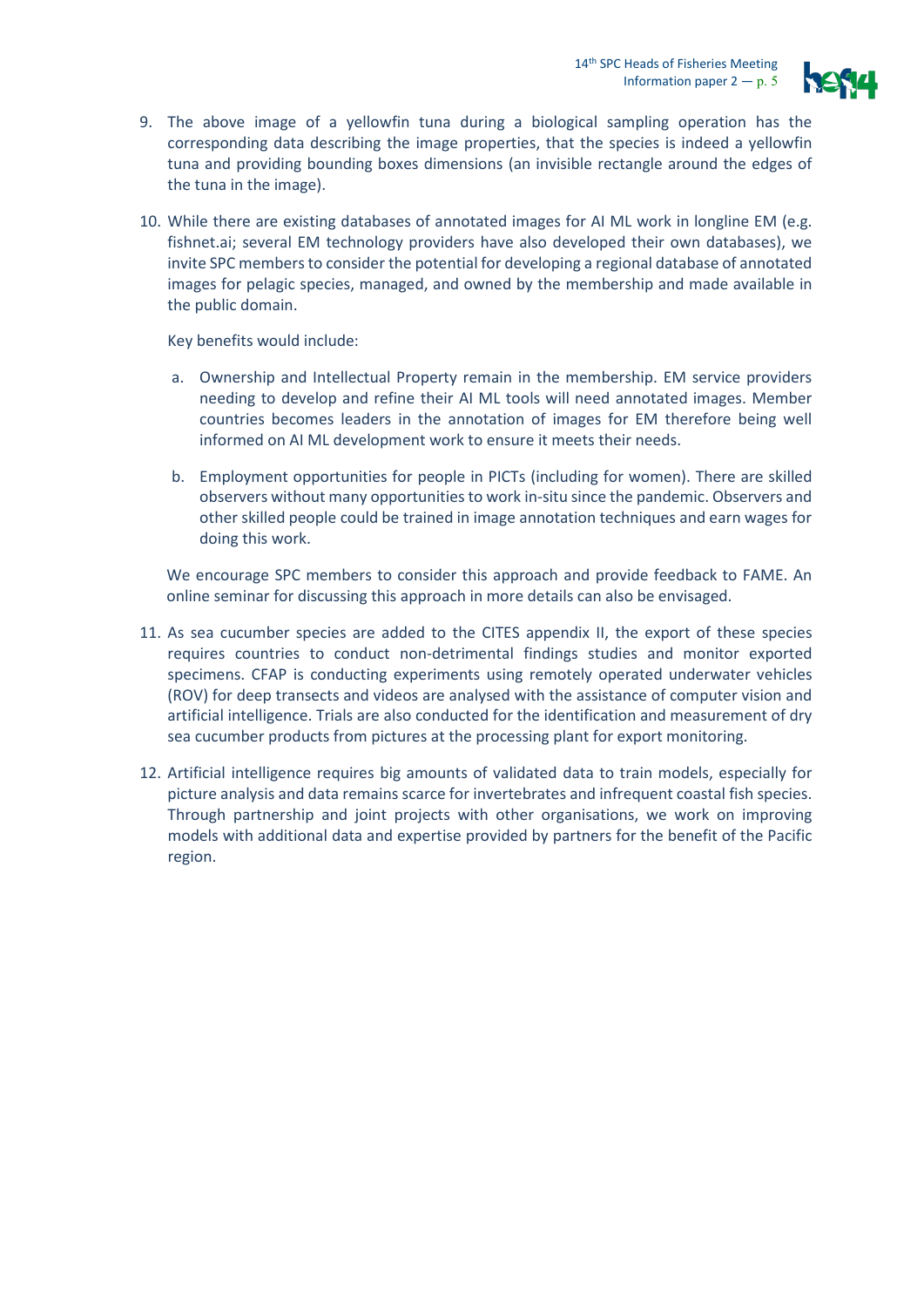

# Appendices

## *SPC/OFP ER data flow*



## *Summary of ONBOARD usage – Longline logsheet trips*

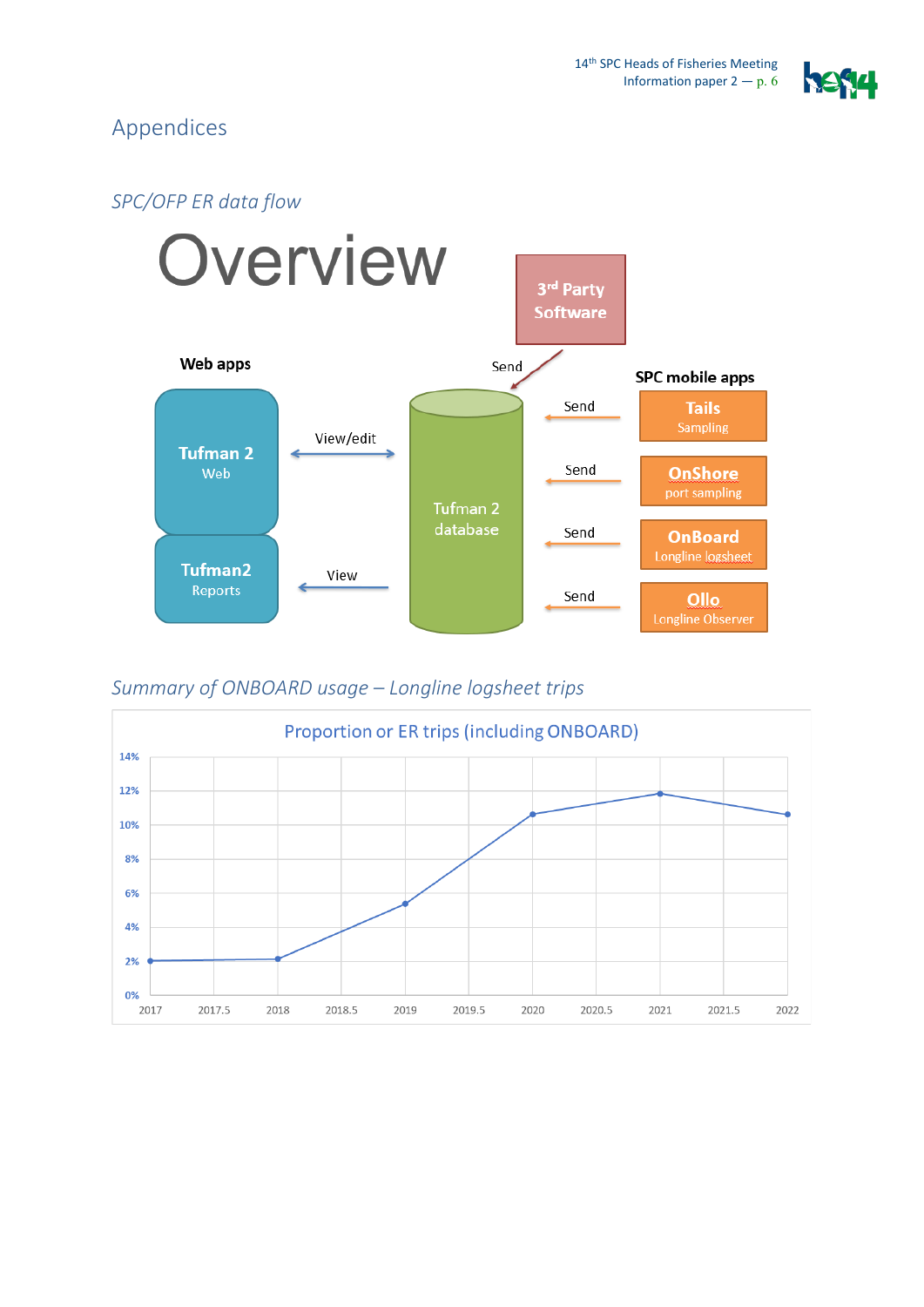







ONBOARD trips proportion - by Instance Source

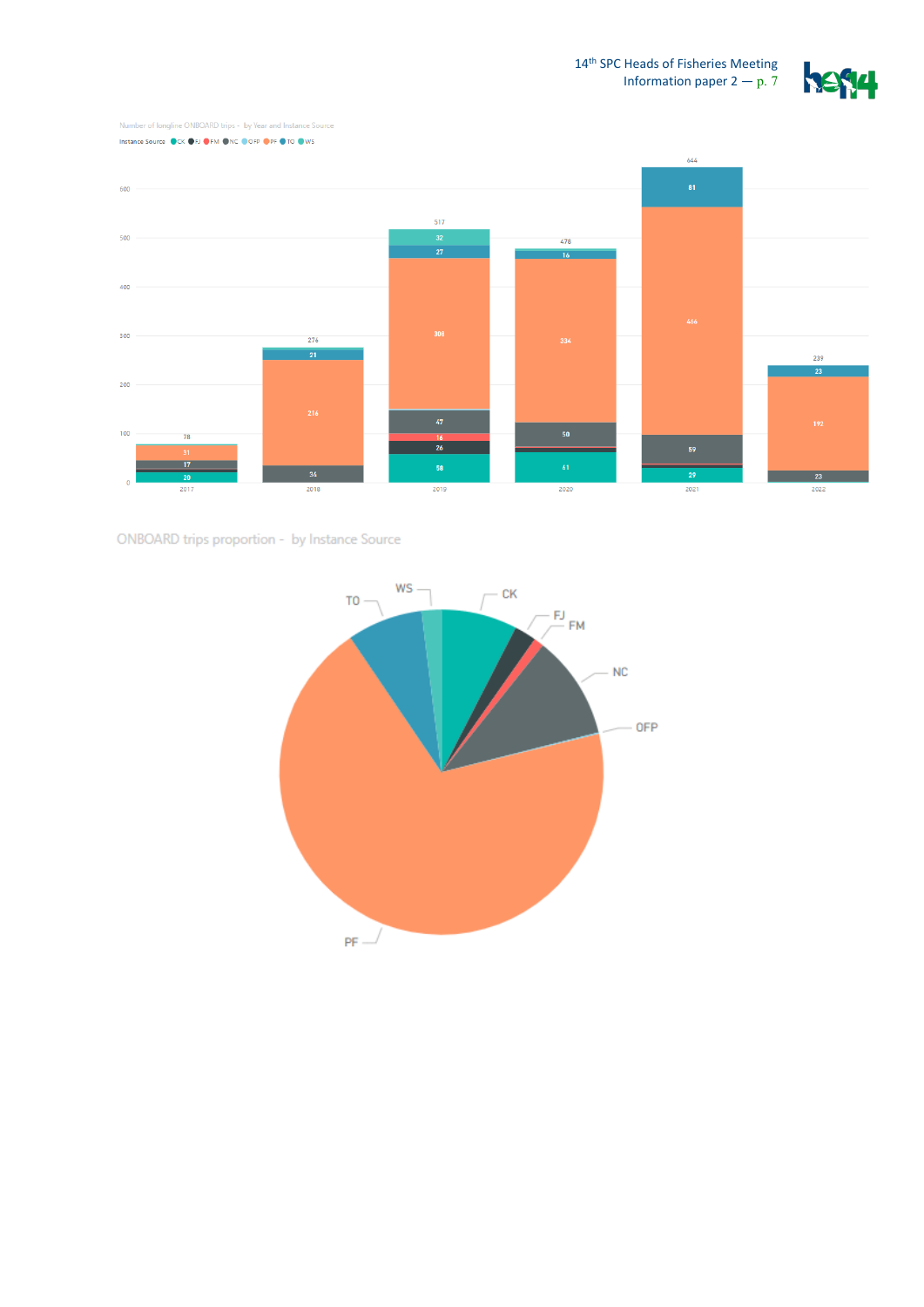

# *Summary of OLLO usage – Longline observer trips*





#### OLLO Trips by Departure date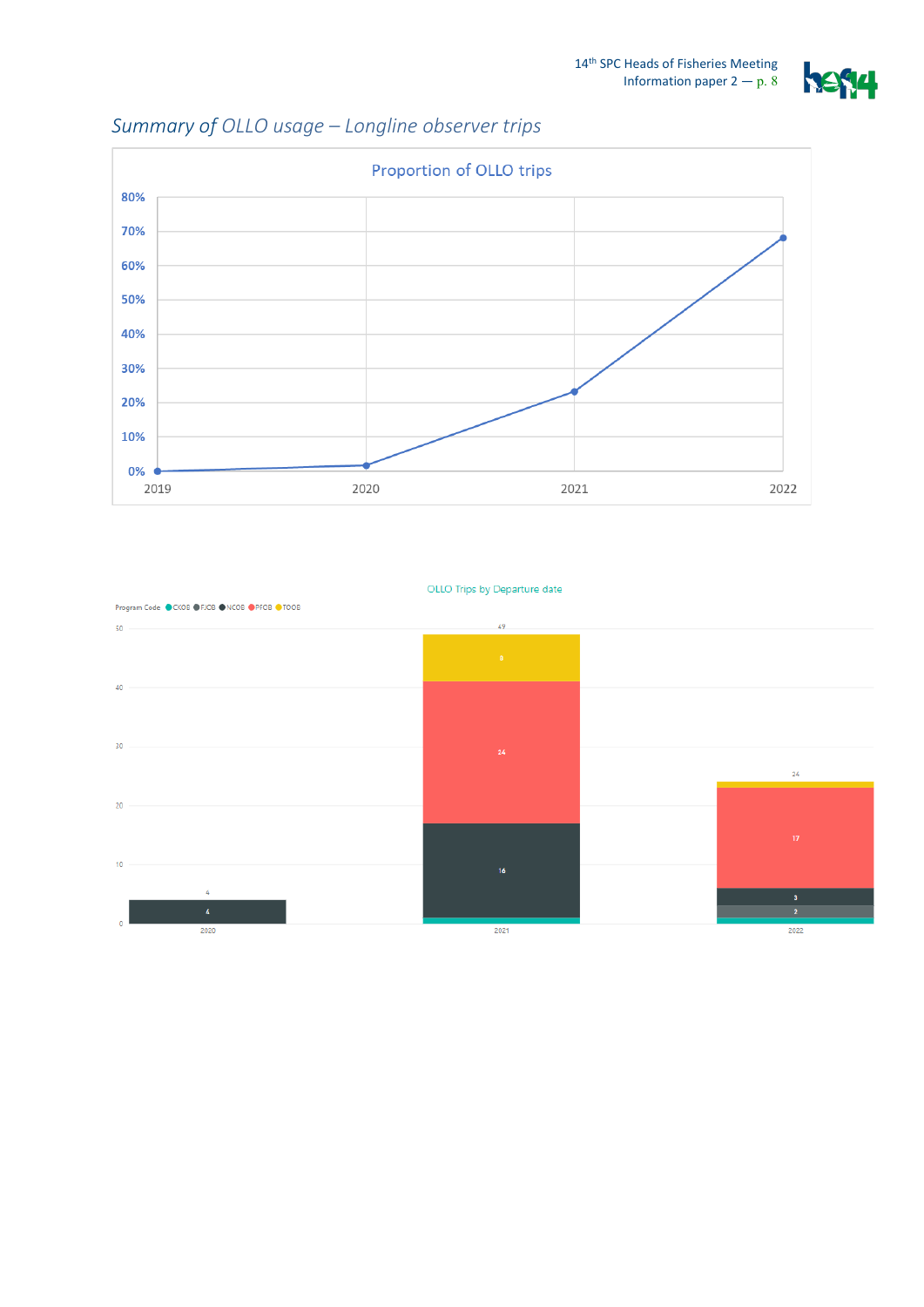



# *Summary of ONSHORE usage – Fish sampling*